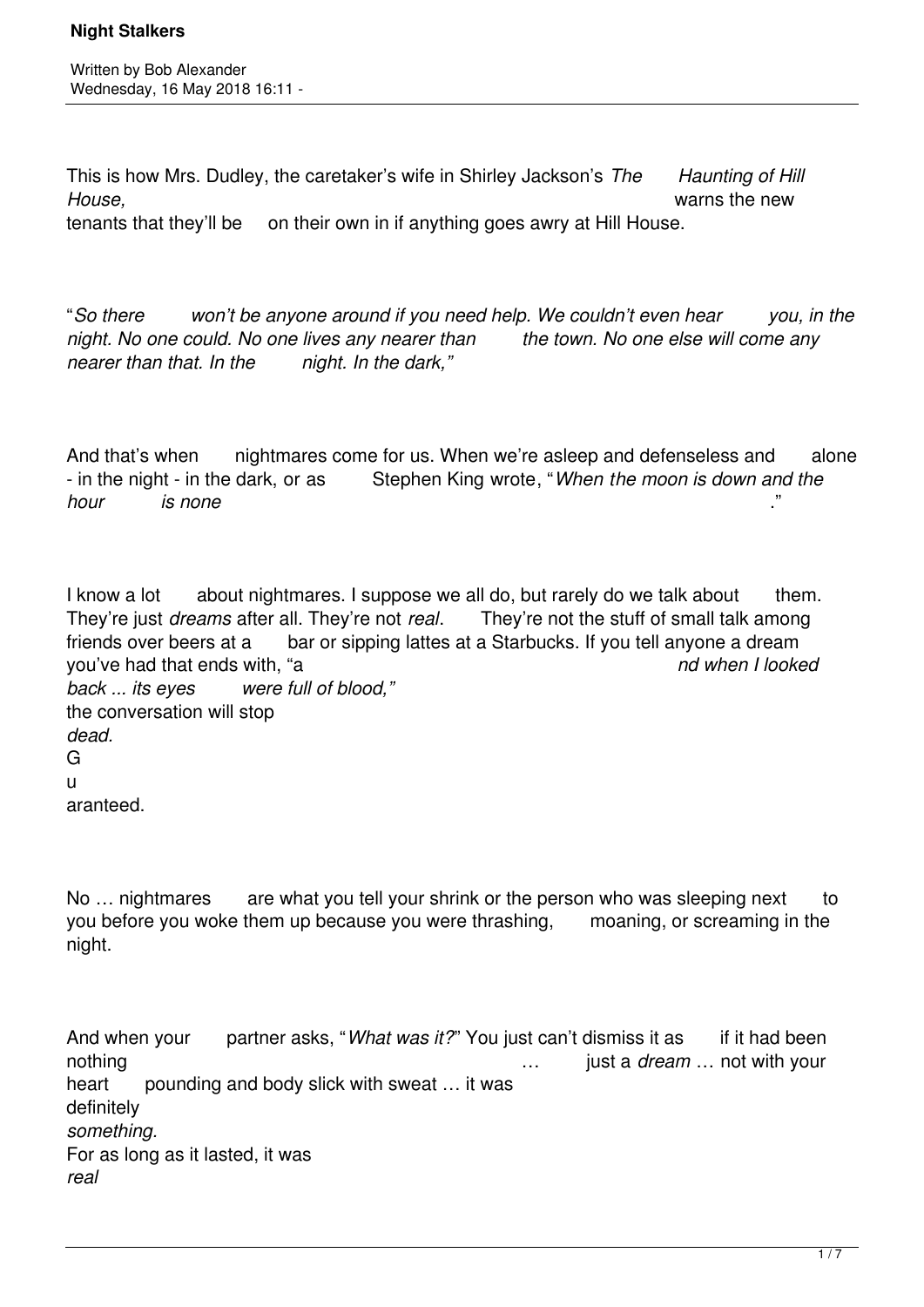Written by Bob Alexander Wednesday, 16 May 2018 16:11 -

. As the grave-digger in King's *Salem's Lot*  said, " *I didn't see nothin' and I never want to see it again.* "

We describe looking objectively at people or events in "the cold harsh light of reality." The Daytime, where things neatly add up. Laws apply. There is order. But no matter how deeply we cleave to logic during the day, when we close our eyes to sleep … **Everything is True** 

# **i**

.

**n The Dark**

*Everything*.

What we can easily dismiss at noon will return to haunt us at night.

Stephen King knows this: "At night, when I go to bed I am at pains to be sure that my *legs are under the blankets after the lights go* out. I'm not a child anymore but ... I don't *like to sleep with one leg sticking out. Because if a cool hand ever reached out from under the bed and grasped my ankle, I might scream. Yes, I might scream to wake the dead. That sort of thing doesn't happen, of course … The thing under my bed waiting to grab my ankle isn't real. I know that, and I also know that if I'm careful to keep my foot under the covers, it will never be able to grab my ankle* 

Morning comes and nightmares fade in the sun like old color snapshots. Details blur and recede until it becomes just another a half-remembered dream dissolving in the light. Like a deep terrible pain, fear is something we can remember having, but we don't experience it again in the remembering. We can describe what the pain or the fear was like in words, but we don't feel again the agony of it. I think it's a defense mechanism our minds use to keep us sane.

Dreams may lose their power at dawn but inevitably the sun sets. Yeah, I know a lot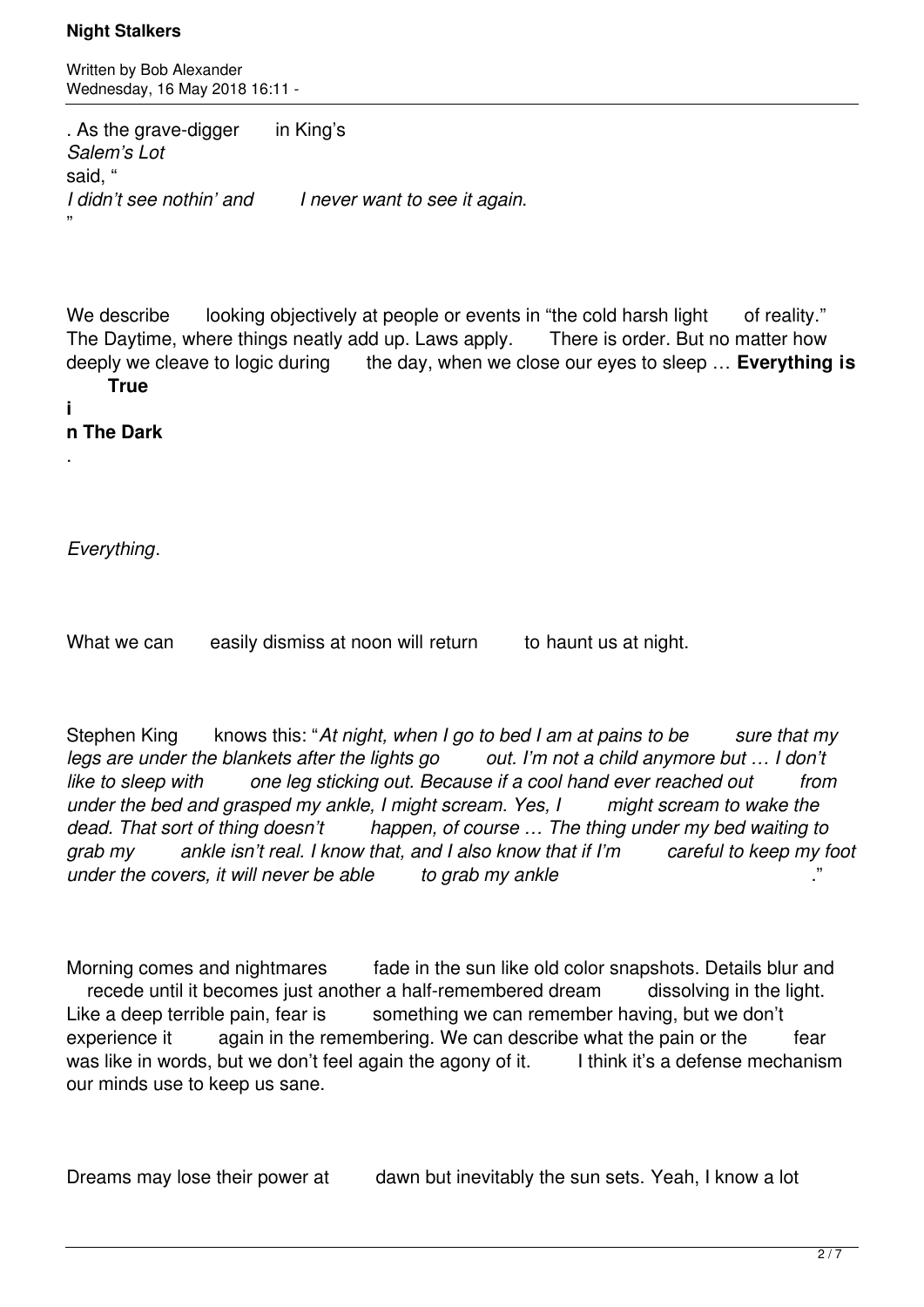Written by Bob Alexander Wednesday, 16 May 2018 16:11 -

about nightmares. *Recur*

*ring*

nightmares. They're like tenants in a run-down rooming house in the shitty part of town. They each have their own room where they remain behind locked doors during the day because they all work the night shift.

To quote Stephen King again, "*… there's something creepy about any repeating dream … about knowing your subconscious is digging obsessively at some object that won't be*  $di$ slodged

If that's even remotely true, then I've been digging in the nightmare pit for decades without unearthing a single stone. It's like I've only been uncovering the outline of something unimaginably huge buried in the rock

. I've had recurring nightmares for years. The robed figures lifting back their hoods revealing they have no faces - I've had that one since I was 5. The dimly lit parlor where I'm to sit quietly on an overstuffed couch reading my Topper comic book until something comes for me. It enters the room, but I cannot look up into its eves. I stare fixedly at the base of the lamp on the end table because I know I should not look directly into its eyes. A claw-like hand reaches out and pulls the lamp's chain. Lights Out. Those dreams are the oldest tenants in my decrepit rooming house of nightmares.

I've learned two things from my dreamscapes: Everything Is True In The Dark and … Once the screaming starts … it's already too late. Whatever bad thing has happened … the scream is just an exclamation point at the end of the sentence.

A million years ago back in the 70's, I briefly went to a therapist who was supposed to "help" me with my nightmares. He, along with everybody else in the "I'm OK - You're OK" era, held the new Age-y position that "FEAR" stood for **F**ace **E**verything **A**nd **R**ecover. I dismissed that concept the moment he finished saying it. Like most of the gibberish floating around that silly decade, it had never been tested, but that didn't stop the touchy-feely crowd from embracing it fully.

It *sounded* good, so it must be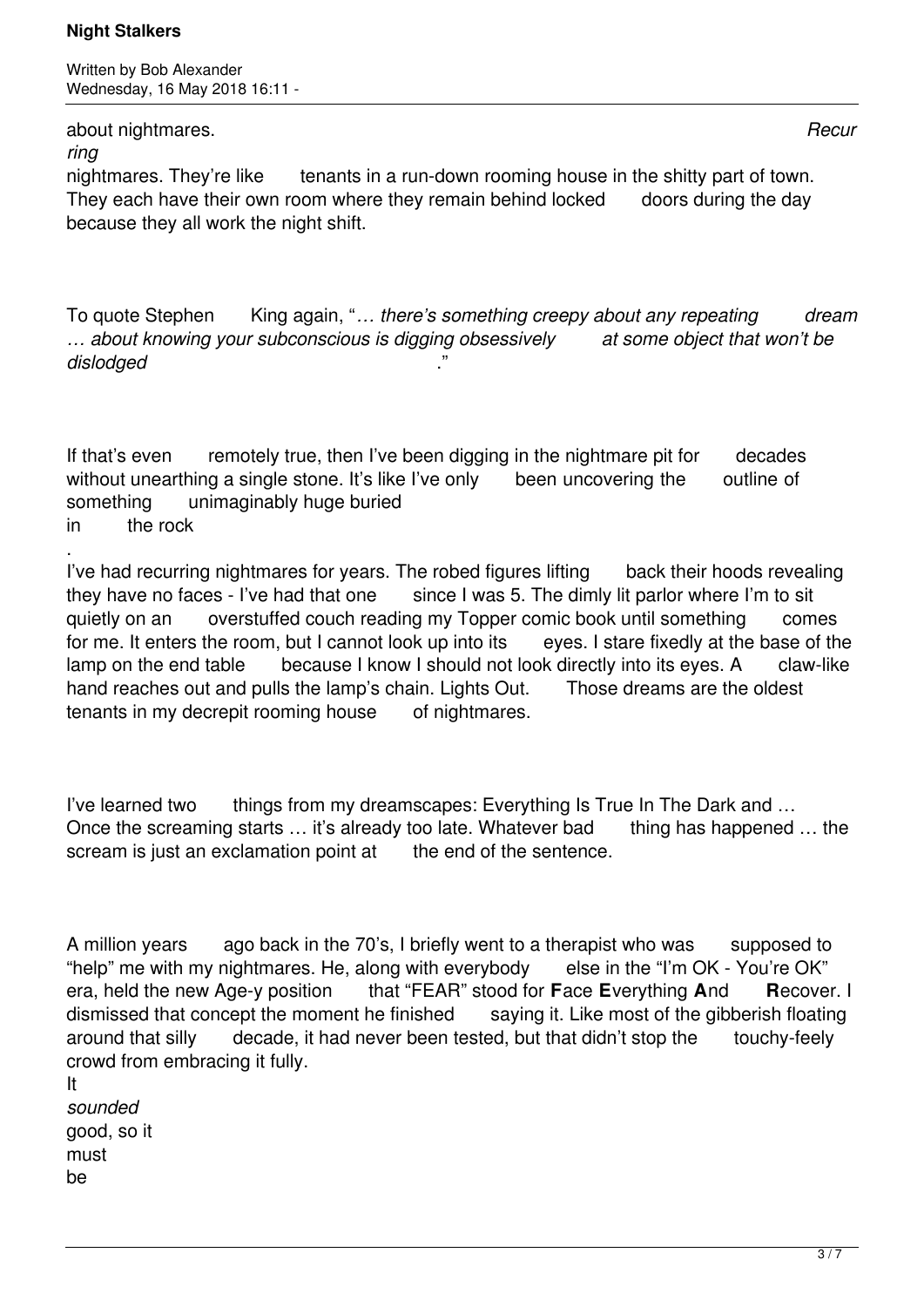Written by Bob Alexander Wednesday, 16 May 2018 16:11 -

true.

But

I believed then, as now, that our hominid ancestors were able to pass their DNA down through the millennia because for them FEAR was the acronym for

**F** uck **E** verything **A**

nd

**R**

un.

The shrink gave me some tricks to try out that I thought were stupid, but I did them anyway. The same way a desperate insomniac will try any and all home remedies on the chance they might lead to a good night's sleep. They didn't help (of course not) but it wasn't for lack of trying. But that was a million years ago. Over time I've become accustomed to my nightmares. The style of the dreams has become more sophisticated. The terror is still there, but the delivery system is more … *refined*.

Imagine your living room. The couch, the chairs, the TV, the bookshelves, the windows and curtains. Your room. All of your things where they're supposed to be and seemingly ... safe.

But …

To the right of the fireplace's mantle is a small discoloration on the wall. You move closer to inspect it. The paint has slightly bubbled up and you pick at it, uncovering a hole in the wall about an inch in diameter. You look through it and see a vast cosmic abyss lit by something completely different from mere stars. These shifting points of light are somehow *aware*

and

*know*

they are being observed … and it is somehow understood that is not allowed. You begin to feel the coldness of terror when one by one, they align in one direction to gaze back at you.

Even if you remembered

Friedrich Nietzsche's warning, you thought it was just a hole in your living room wall.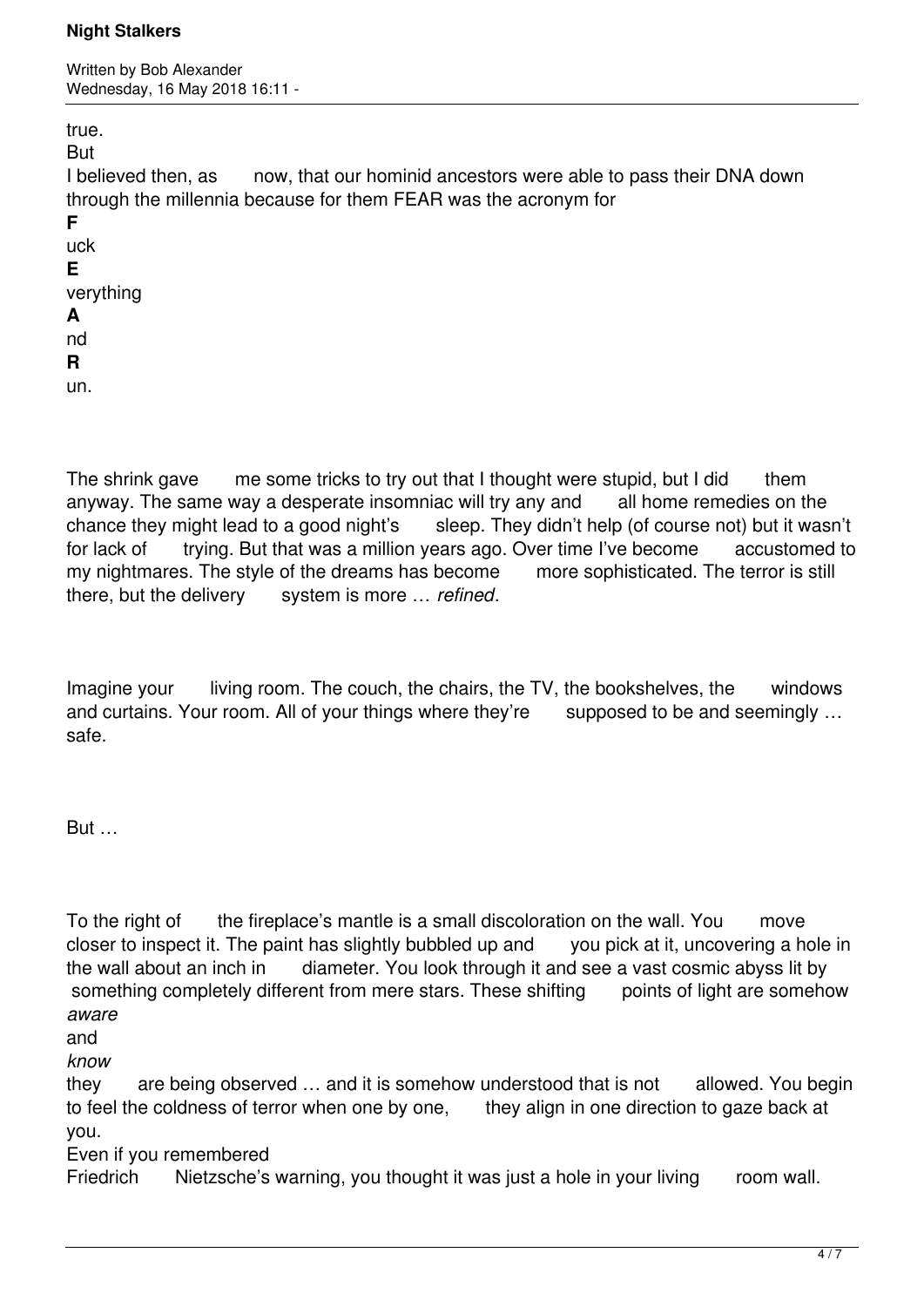Written by Bob Alexander Wednesday, 16 May 2018 16:11 -

How were you to know what lay beyond?

These days my dreams start out completely prosaic until I discover one little thing slightly amiss ... and with that discovery everything unravels into another time and place where chaos rules the land and sky and everything above and below.

Stephen King, Shirley Jackson, and other Authors of Unease, like the best Twilight Zone episodes, will start by e stablish ing a reality we can readily accept . A nd then Something Happens and unknowingly we take our first steps … sideways. We still might *think* we're in *our* reality – it's still close enough from where we embarked – but with another step and then

another, we are somewhere in between light and shadow.

Jack Finney, author of *The Body Snatchers*, wrote a story where everything changed because of a coin. This is my version:

Imagine you've just come home from work. You go into your bedroom and dump the contents of your pockets onto your dresser. Perhaps you put the change you've accumulated throughout the day into a small bowl. Your attention is drawn to a dime mingled among the quarters and nickels. Instead of FDR's profile on the coin you see Woodrow Wilson's. You take it into the TV room and show it to your wife and son who have just finished watching the local news. You don't know anything about numismatics, the coin might not be worth anything, but you think it's interesting nonetheless. Until your son pulls a dime from his pocket. "What's the big deal?" he asks showing you his Woodrow Wilson dime. Your wife gives you a slightly odd look as she tells you and the boy to wash up for dinner.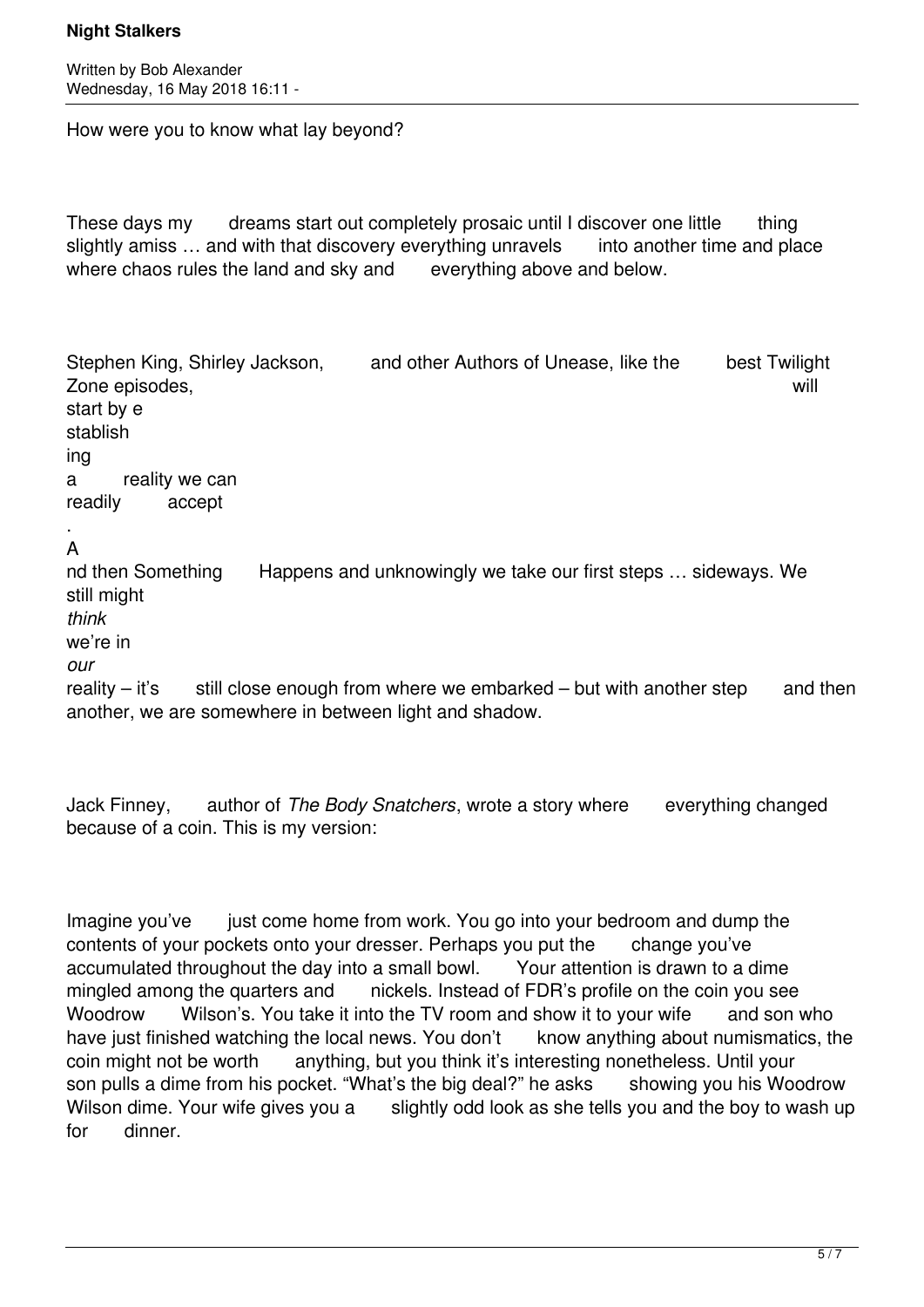Written by Bob Alexander Wednesday, 16 May 2018 16:11 -

As you walk down the hall to the bathroom you think about what this might mean ... and what's at stake. You *know* that Wilson's profile had *never* been on a dime. Ever. But your wife and son don't see anything amiss. As you wash your hands and face, you begin to see the borders of your problem more clearly. The people in this house are not your wife and son. This is not your house. The borders expand exponentially until you realize this is not even your universe. You began the day in one world and somehow, without realizing it, you are now in another. And you have no clear idea how you got here or how to get back. The borders stretch to infinity.

And that's why I say ... once the screaming starts ... it's already too late. As the woman and the boy realize cringing behind the locked bathroom door, as you yourself realize when you just can't stop the screaming. Whatever has happened ... already happened. The screams are just the exclamation points at the end of the sentence.

But those are just books, stories and dreams. They're not *real*.

Except …

Each day there are more and more anomalies eating holes in our reality. Things that shouldn't be … suddenly … *are*. And we are supposed to unquestioningly accept this altered reality. And tomorrow and the next day and the next, the reality of "What Is" is altered again and then again, and we're supposed to glide into the new version because that's what we are supposed to do. No one on the Nightly News on any of the networks is going to hold up a dime with Woodrow Wilson's likeness on it and proclaim, " *This is not what it* 

*i*

"

*s supposed to be … Things are not what they appear to be ...*

The logic of our inghtmares has shambled into the daylight and defeated it. What was unthinkable is now commonplace. But we are not trapped in the Middle Ground Between Light and Shadow. We are still capable of choosing between the two. But for some reason we have yet to make the decision. But we must hurry – someday there might not be any relief in waking. The alarm clock will go off, you'll fumble to stop the buzzing, swing your legs over the side of the bed, and before you can slide into your slippers a cold leathery hand grabs your right ankle. And pulls … *hard*.